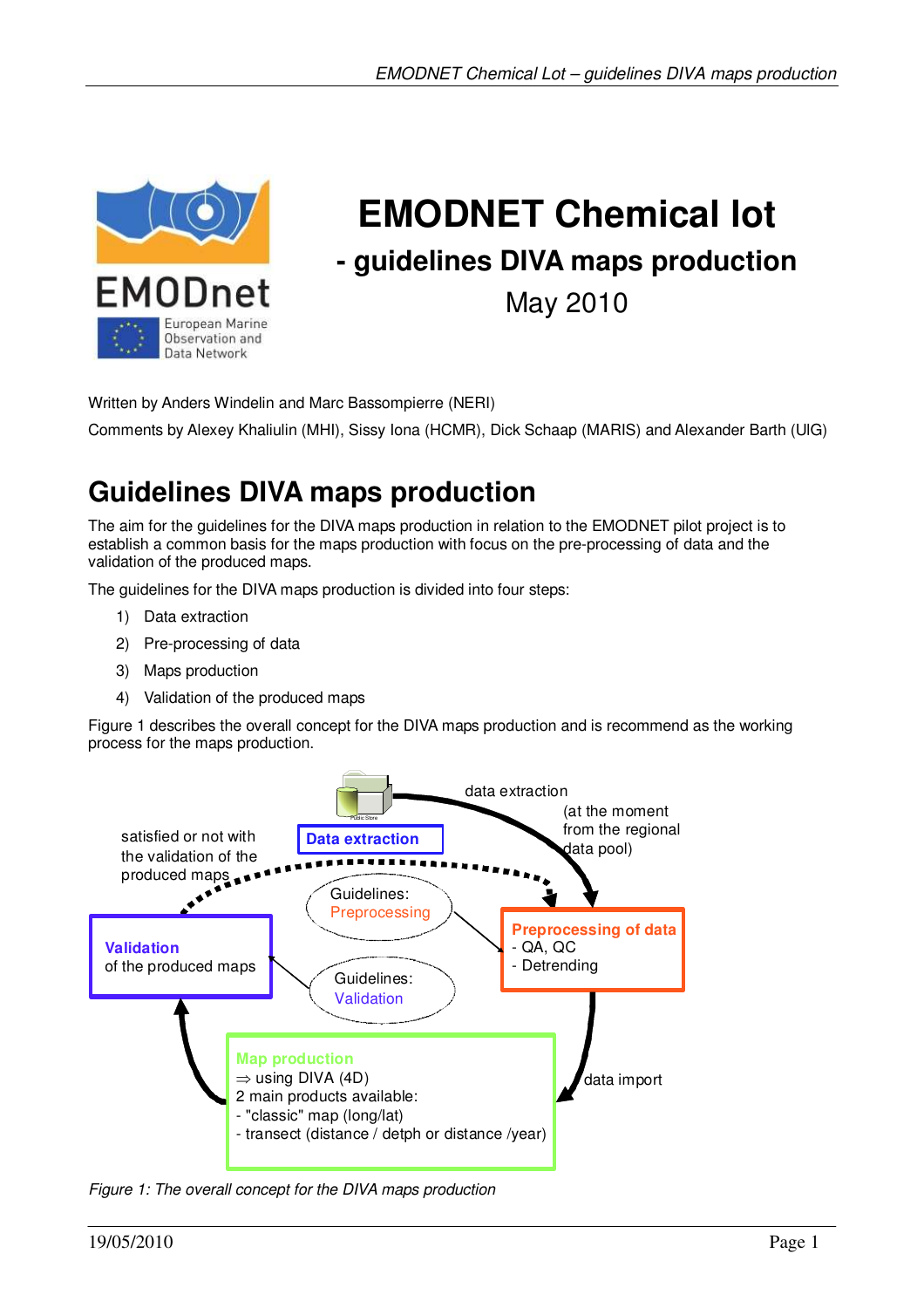Summarized in figure 2 in short headlines is the content of the 4 working steps for the DIVA maps production.



*Figure 2: Working flow*

In the following there is some text explanation for 4 working steps for the DIVA maps production.

#### **Data extraction**

In the EMODNET chemical pilot project the data extraction will be from the three established regional data pool. In the future this could be done through the CDI (for a more the conceptual setup).

#### **Pre-processing of data**

The pre-processing of the data is actually the most important step in the map production. It is recommended to go through the listed point when pre-processing data, see figure 2 the red box "pre-processing ". This will ensure a common and documented basis for the map production.

Some small comments or explanation to the listed points is shortly described here:

- Extreme values/outliers handling could e.g. be defined as being outside the range of [mean  $\pm$  standard deviation].
- Background field if the mean background field is not suitable for converging, a reference field or value is to be submitted
- CL/SNR is to be optimised in an "automatic / objective" manner
- About scaling
	- Could be done with respect to the quality flag
	- A detrend function should be used for correcting years with respect to events, regime shift, trends, etc. This can be done in the DIVA batch mode, but might be best employed in the pre-processing phase. A similar processing could be applied to station classes: harbor, coastal & open water. Ditto if mixing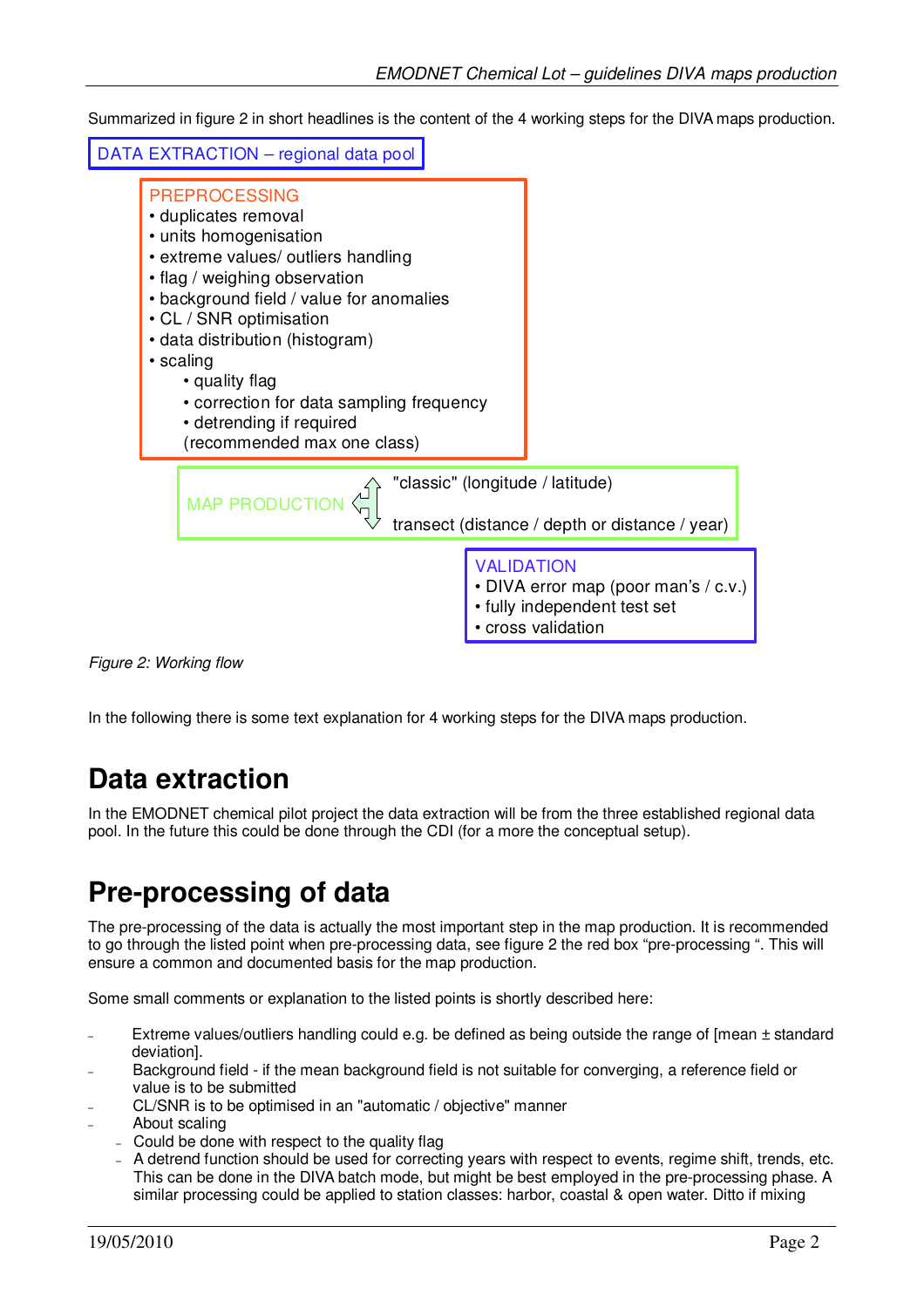matrix classes or tissue classes. Generally it is recommended only to use detrending if required and only for max one class

– Variation through year classes in data sampling frequency is to be corrected (each year is to be weighed accordingly)

The sampling frequency by years in the water column for lead is shortly described as an example. The sampling is heterogeneous along the years (see figure 3), it is obvious that a climatology related product should correct for this data distribution:

- By weighing according to the years,
- By correcting eventual difference (detrending),

Here is 2006 higher than 2007 but with less observations it will be artificially weighed down.



*Figure 3: Explanation: green line: mean / year and blue histograms: data distribution / year*

#### **Maps production**

For the maps production the DIVA-software DIVA 4D (GODIVA) will be used. The maps will be the "classic" maps (longitude / latitude – "surface maps"), but for some data transect (section) along the coast could be relevant.

Using the DIVA software for the maps production actually means that you have a DIVA field production with the following sub products:

- bin field
- analysed field
- error field
- masked analysed field with 0.3 x the error field (EU management maps for the MSFD)
- masked analysed field with 0.5 x the error field (EU management maps for the MSFD)
- bottom field

for map generation.

The produce maps for the 3 regional data pools will be uploaded to the EDMODNET portal. At the moment the viewing and downloading service is available at: http://gher-diva.phys.ulg.ac.be/emodnet/